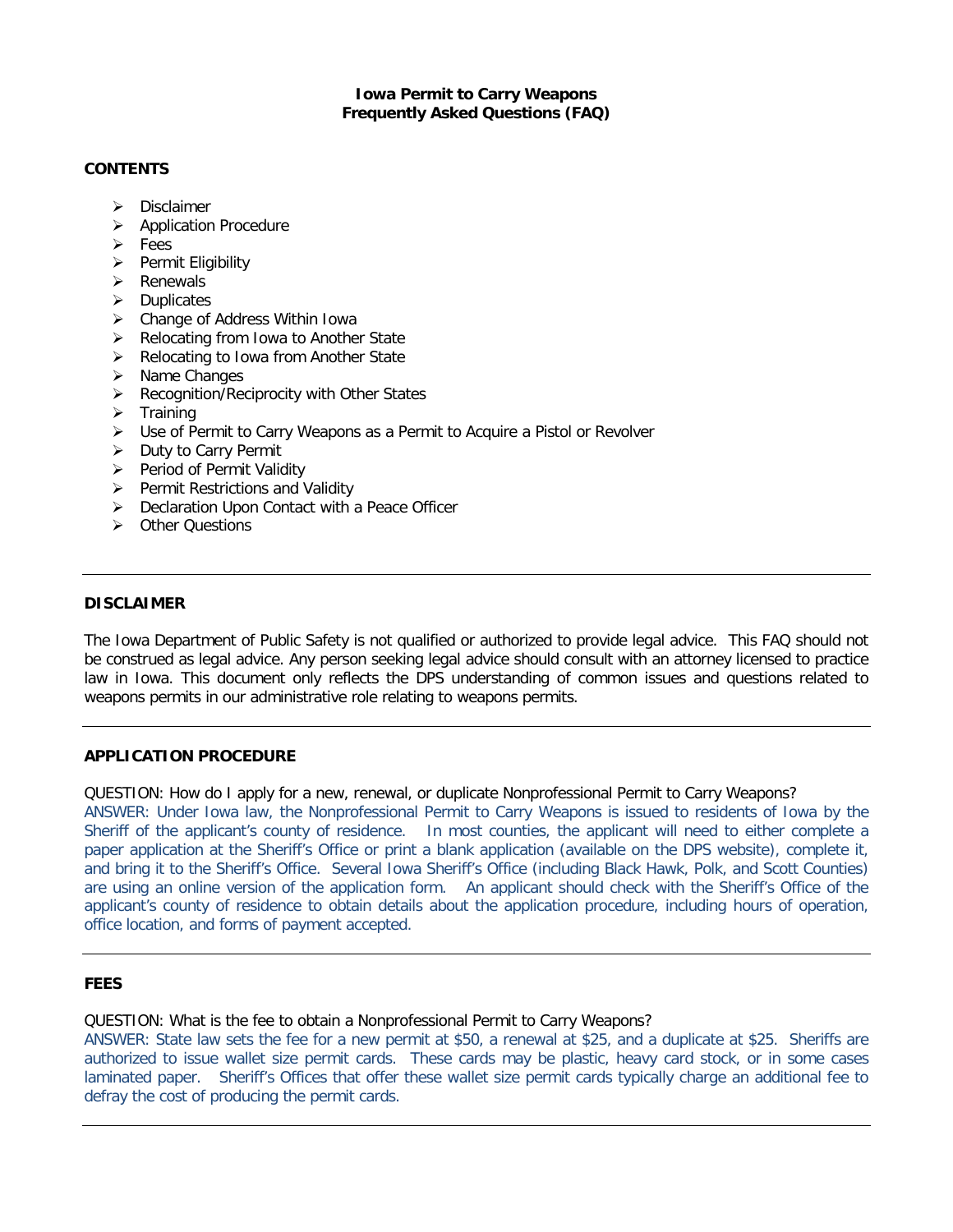## **PERMIT ELIGIBILITY**

#### QUESTION: How do I know if am eligible for a Permit to Carry Weapons?

ANSWER: When a person applies for a Permit to Carry Weapons, the issuing officer will run a NICS check to determine if the applicant is eligible for a Permit to Carry Weapons. The applicant must also complete an application that asks questions pertaining to eligibility. Falsification of an application is a criminal offense that could result in prosecution, so an applicant should take great care in completing the application. This FAQ does NOT attempt to describe in all necessary detail each and every type of firearm and weapons permit prohibitor, but a simplified description of circumstances that result in ineligibility for a Permit to Carry Weapons is as follows:

- Federal firearm prohibitors:
	- o Felony conviction (a conviction for a crime punishable by more than one year, excluding a crime classified as a misdemeanor punishable by up to two years)
	- o Fugitive from justice (active warrant)
	- o Unlawful user of or addicted to a controlled substance
	- o Adjudicated incompetent or committed to mental institution by a lawful authority, such as a District Court (includes committal for substance abuse)
	- o Certain aliens (unlawful aliens and nonimmigrant aliens admitted under a visa)
	- o Dishonorable discharge from the Armed Forces
	- o Person who has renounced US Citizenship
	- o Subject to a qualifying domestic protection order/restraining order
	- o Conviction for a "Misdemeanor Crime of Domestic Violence" (MCDV)
	- o Under indictment or information for a felony
- State firearm prohibitors:
	- o Felony conviction (includes aggravated misdemeanor involving a firearm or explosive)
	- o Juvenile adjudication for a felony
	- o Conviction for a "Misdemeanor Crime of Domestic Violence" (MCDV)
	- o Subject to a qualifying domestic protection order/restraining order
- Additional prohibitors for the Permit to Carry Weapons:
	- o Alcohol addiction
	- o Any serious or aggravated misdemeanor conviction under Iowa Code Chapter 708 (assault, harassment, stalking, etc...) not involving a firearm or explosive within the last three years
	- o Probable cause exists to believe, based upon documented specific actions of the person, where at least one of the actions occurred within two years immediately preceding the date of the permit application, that the person is likely to use a weapon unlawfully or in such other manner as would endanger the person's self or others.
- A person must be 21 years of age or older to obtain a Nonprofessional Permit to Carry Weapons, and 18 years of age or older to obtain a Professional Permit to Carry Weapons.

## **RENEWALS**

QUESTION: I have a Nonprofessional Permit to Carry Weapons that will be expiring in the next 12 months. What do I need to do to renew the permit?

ANSWER: Iowa law specifies that an application to renew a permit must be submitted AT LEAST 30 days prior to the expiration of the current permit. An application submitted LESS THAN 30 days prior to the expiration of the current permit, or after the permit expires, cannot be accepted as a "renewal" application. Instead, it would need to be submitted and processed as a "new" application, which carries a higher fee.

QUESTION: Do I need to complete another training course to renew my Nonprofessional Permit to Carry Weapons?

ANSWER: Iowa law specifies that to renew a Permit to Carry Weapons, a person must complete any of the acceptable forms of training, OR, at the discretion of the applicant, the applicant may instead choose to qualify on a range under the supervision of a certified instructor. Iowa law does not prescribe a particular course of fire, so the instructor determines what constitutes qualification. The completion of another training course OR qualification on a range must occur within the 12 months prior to the expiration of the current permit. Since an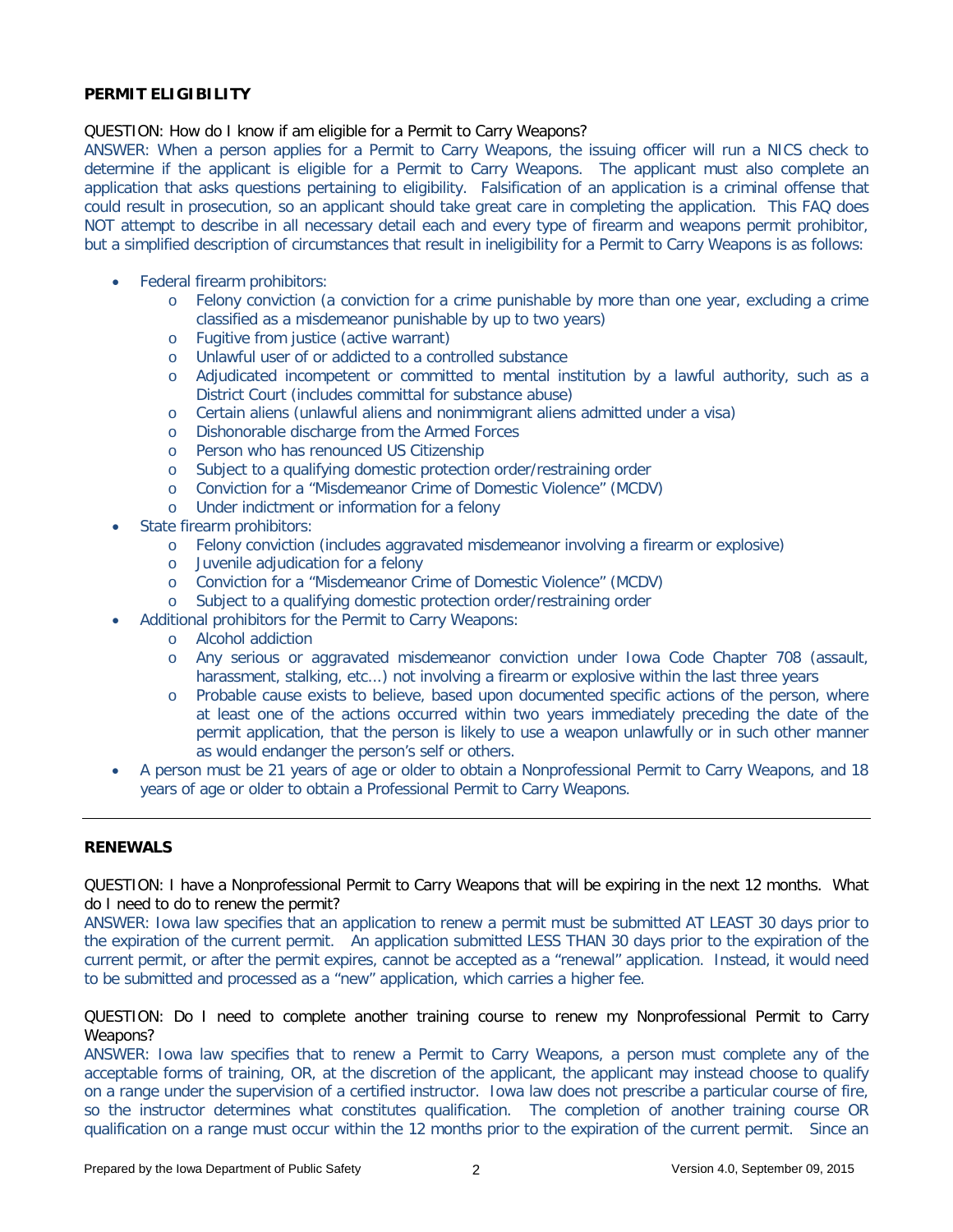application for a renewal must be submitted AT LEAST 30 days prior to the expiration of the current permit, this effectively leaves an 11 month window in which a person must complete training OR qualify on a range.

QUESTION: What happens if I do not submit my application for renewal AT LEAST 30 days prior to the expiration of the current permit?

ANSWER: If a person waits until LESS THAN 30 days prior to the expiration of the current permit, or after the permit expires, the application will need to be submitted and processed as a "new" application. In such case, a person would be required to submit proof of training. There is no timeframe specified for when the training must have occurred. A person who misses the "renewal" window and files an application as a "new" application cannot present proof of qualification on a range to satisfy the training requirement, unless qualification is part of a training course. In other words, the option to simply qualify without completing a training course is ONLY available to those who are renewing a permit.

QUESTION: I am a military veteran and I obtained my Nonprofessional Permit to Carry Weapons by presenting a DD-214 that shows an honorable discharge (or general discharge under honorable conditions) to satisfy the training requirement. Can I show that DD-214 again to renew my permit?

ANSWER: Small arms training, as evidenced by a discharge document showing an honorable discharge or general discharge under honorable condition, is one of the acceptable forms of training for former service members. However, to renew a permit, a person must present documentation showing that one of the acceptable forms of training was completed within the 12 months prior to the expiration of the current permit. If a DD-214 was used to obtain a permit originally, that same document could not be used again in an application submitted as a "renewal," as there is no way the training could have occurred within the 12 months prior to the expiration of the current permit.

QUESTION: I am currently serving in the Armed Forces (or National Guard) and hold a Nonprofessional Permit to Carry Weapons. Can I use my military service record to renew my Permit to Carry Weapons? ANSWER: Possibly. Given the requirement that any of the acceptable forms of training must be completed

within the 12 months prior to the expiration of the current permit, it is possible that military small arms training and qualification could be used to renew a permit, but it depends on the timing of the training. Please consult with the Sheriff of your county of residence to discuss the details of your service record and your application.

QUESTION: I hold a Nonprofessional Permit to Carry Weapons, but have moved to a different county since the permit was issued. Can the Sheriff of my new county of residence renew my permit?

ANSWER: It is the DPS view that a Sheriff cannot renew a permit that the Sheriff's Office did not previously issue. As such, an application for a "new" permit would need to be submitted to the Sheriff of the new county of residence.

### **DUPLICATES**

QUESTION: I lost my permit or my permit was damaged beyond recognition. Can I obtain a duplicate? ANSWER: Yes. A duplicate permit can be obtained for a fee set by law at \$25. If the Sheriff offers a wallet size permit, there may be an additional fee to obtain a duplicate of this type of permit.

## **CHANGE OF ADDRESS WITHIN IOWA**

QUESTION: I have moved since my permit was issued. Am I required to notify anyone of the change of address and/or am I required to obtain an updated permit showing my new address?

ANSWER: There is no specific requirement in Iowa Code Chapter 724 that a person update their weapons permit upon a change of residential address within the state (or upon a change of a mailing address). Given that there is no specific requirement to update a residence and/or mailing address on a "Permit to Acquire a Pistol or Revolver" or a "Permit to Carry Weapons," it is our view that a permit remains valid until the expiration date or until the permit is suspended or revoked for cause.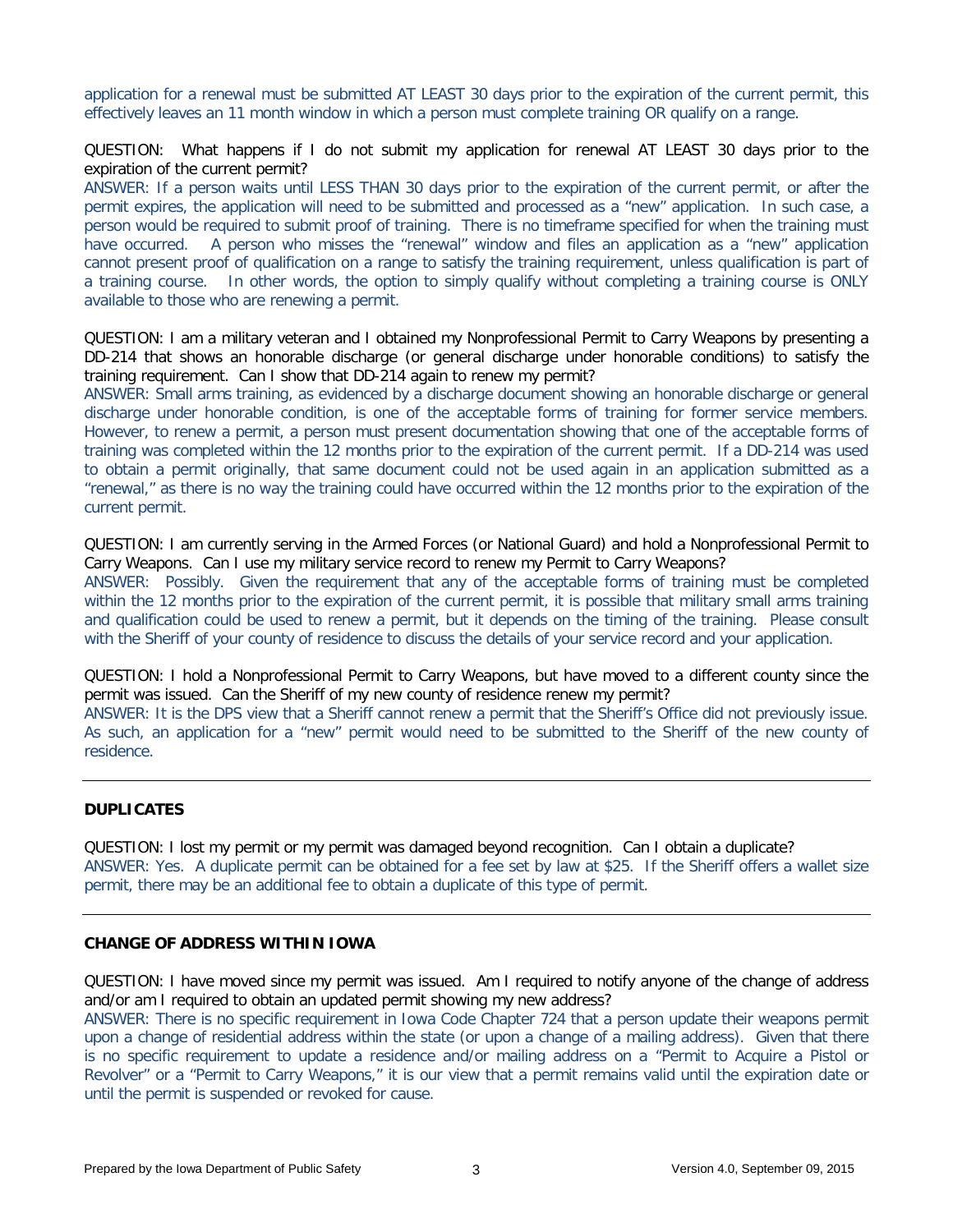However, a licensed gun dealer, a law enforcement officer from another state, or some other party who is shown the permit may question the validity of the permit if it shows an out of date address. Though DPS is aware of no provision of law that requires notification or updating of a permit after a move, many people who have a permit with an out of date address may want to obtain a permit showing the new address. If a person has moved within the same county, the address change can be handled as a duplicate (updated to show the new address). If a person has moved from one county to another, the address change can only be handled as a "new" permit application.

# **RELOCATION FROM IOWA TO ANOTHER STATE**

QUESTION: I hold a Nonprofessional Permit to Carry Weapons, but since the permit was issued, I have moved out of Iowa. Is my permit still valid?

ANSWER: Iowa law does not address this question. Though there is nothing that specifies that a permit is no longer valid if a person moves out of state, in order to be eligible to be issued a Nonprofessional Permit to Carry Weapons, a person must be an Iowa resident. As such, it seems possible that a court could conclude that a permit is no longer valid after a move out of state, but Iowa DPS is not aware of any cases addressing this issue. The most cautious course of action for a permit holder who moves out of state would be to assume the permit is not valid. By making this assumption, a person would not get the benefit of the remaining period of validity, which may be a lesser concern than assuming a permit remained valid, but having a court rule otherwise.

# **RELOCATION TO IOWA FROM ANOTHER STATE**

QUESTION: I am moving to Iowa from another state. Can I transfer my permit from another state to Iowa? ANSWER: Iowa law does not provide a mechanism to transfer another state's permit for an Iowa permit upon establishing residency in Iowa. As such, a person relocating to Iowa will simply apply for a new Iowa Permit to Carry Weapons at the Sheriff's Office of the person's new county of residence. However, it is possible that the training completed for the permit from another state might satisfy the training requirement for the Iowa Permit to Carry Weapons. Under Iowa law, a person must complete any handgun safety training course utilizing an NRA certified instructor or a state law enforcement certified instructor. Additionally, a person can use military small arms training to satisfy the training requirement if the person had an honorable discharge or a general discharge under honorable conditions. If a person has documentation of training and the instructor was NRA or law enforcement certified, or if a person has military small arms training, then that training will satisfy the requirement for Iowa.

## **NAME CHANGES**

QUESTION: I recently had a change in marital status, and I changed my legal name as a result. Do I need to obtain an updated permit showing my new legal name?

ANSWER: There is no specific requirement in Iowa Code Chapter 724 that a person update their weapons permit upon a change of name. Given that there is no specific requirement to update a permit after a name change, it is the DPS view that a permit remains valid until the expiration date or until the permit is suspended or revoked for cause.

However, a person may encounter difficulty using a permit with an old name to acquire a firearm, and given the concern that others may question the validity of the permit, we have previously suggested that permit holders might wish to obtain a new permit from the sheriff of the county where the person now resides. If a person has changed names and moved to a different county, then it will be necessary to apply for a new permit. If a person has changed names and not moved (or moved within the same county) the request should be processed as a duplicate application filed with the Sheriff's Office that issued the original permit.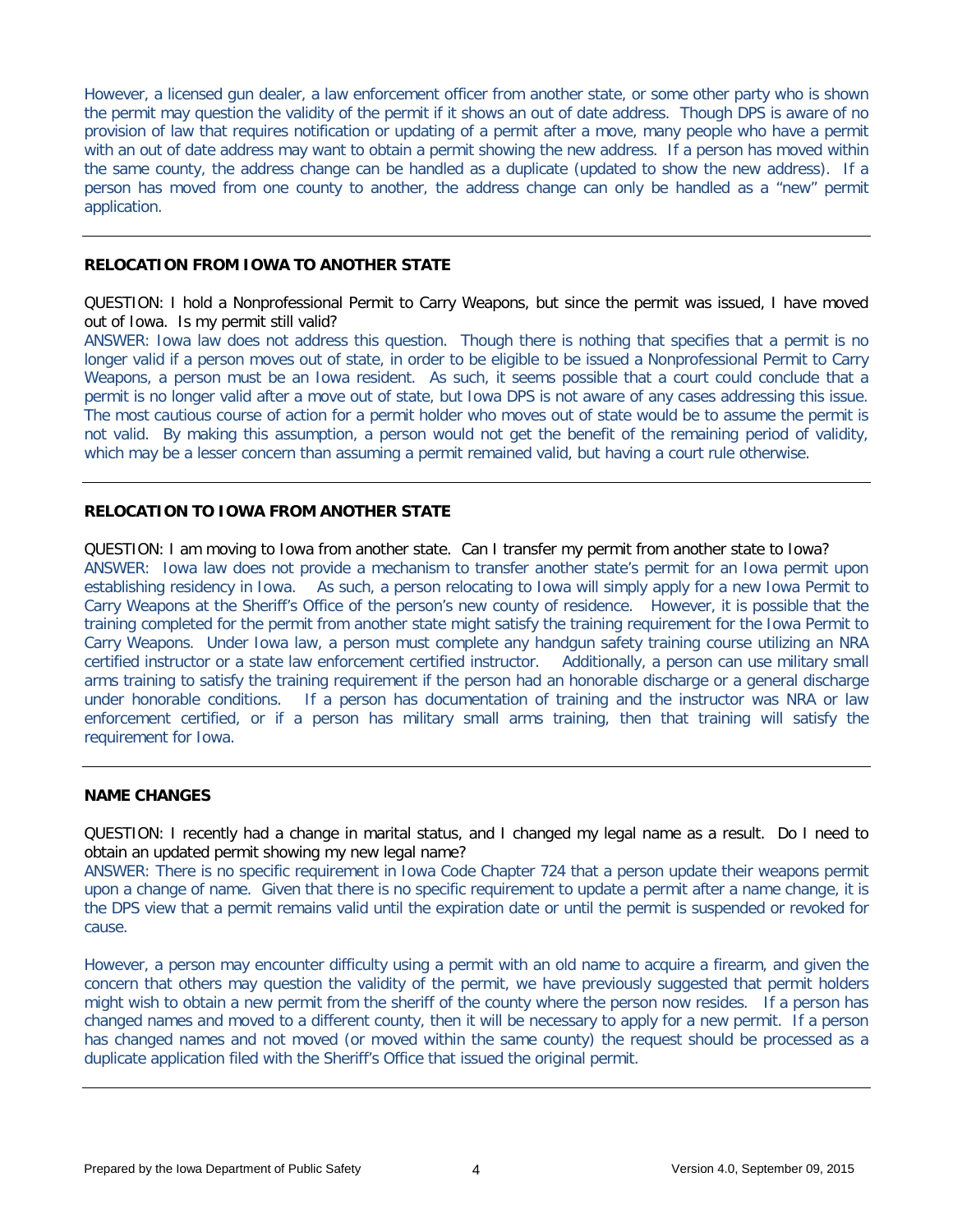# **RECOGNITION/RECIPROCITY**

QUESTION: I live in another state. Will Iowa honor my weapon permit issued in another state?

ANSWER: Iowa has what we commonly call "universal recognition." As a matter of law, any permit or license to carry issued by another state is recognized as if it were an Iowa Permit to Carry Weapons, but only if such permit or license is held by a person who is NOT an Iowa resident.

QUESTION: My state requires a reciprocity agreement before it can recognize an out-of-state permit. Will Iowa enter into such a reciprocity agreement?

ANSWER: No. Iowa law does not provide for entering into reciprocity agreements with states that require them. Instead, Iowa has "universal recognition."

QUESTION: I live in Iowa and hold a Nonprofessional Permit to Carry Weapons. Which states recognize the Iowa Permit to Carry Weapons?

ANSWER: Iowa DPS does not maintain a list of states that honor/recognize the Iowa Permit to Carry Weapons, in large part because any attempt to do so could result in Iowa residents acting on incomplete or out-of-date information. Additionally, it is not enough to simply know if a state recognizes the Iowa Permit to Carry Weapons. A person wishing to carry in another state should also be aware of any limitations or restrictions on carrying (even with a permit). Some states have special restrictions that apply in bars or restaurants that serve alcohol. Others have restrictions that apply to churches, government property, etc... Some states, such as Iowa, invalidate a permit if a person is intoxicated, while others do not permit carrying while a person is consuming alcohol (even if they are not to the point of intoxication). Iowa DPS encourages permit holders to contact the state(s) where they will be traveling to get current information from the people/agencies that are in the best position to know and fully understand the laws of that state. When a person contacts another state, the person may get more information than simply whether a state honors the Iowa Permit to Carry Weapons.

## **TRAINING**

QUESTION: What are the training requirements for a new Permit to Carry Weapons? ANSWER:

- Completion of any National Rifle Association (NRA) handgun safety training course.
- Completion of any handgun safety training course available to the general public offered by a law enforcement agency, community college, college, private or public institution or organization, or firearms training school, utilizing instructors certified by the National Rifle Association or certain other firearms training certifying bodies (such as the Iowa Law Enforcement Academy).
- Completion of any handgun safety training course offered for security guards, investigators, special deputies, or any division or subdivision of a law enforcement or security enforcement agency approved by the Iowa Department of Public Safety.
- Completion of small arms training while serving with the armed forces of the United States as evidenced by any of the following:
	- o For personnel released or retired from active duty, possession of an honorable discharge or general discharge under honorable conditions.
	- o For personnel on active duty or serving in one of the national guard or reserve components of the armed forces of the United States, possession of a certificate of completion of basic training with a service record of successful completion of small arms training and qualification.
- Completion of a law enforcement agency firearms training course that qualifies a peace officer to carry a firearm in the normal course of the peace officer's duties.

#### QUESTION: What are the training requirements to renew a Permit to Carry Weapons?

ANSWER: To renew a Permit to Carry Weapons, a person must complete any of the above forms of training within the 12 months prior to the expiration of the current permit, or, at the discretion of the permit holder, qualify on a range under the supervision of a certified instructor. Iowa law does not prescribe a particular course of fire, so the instructor determines what constitutes qualification.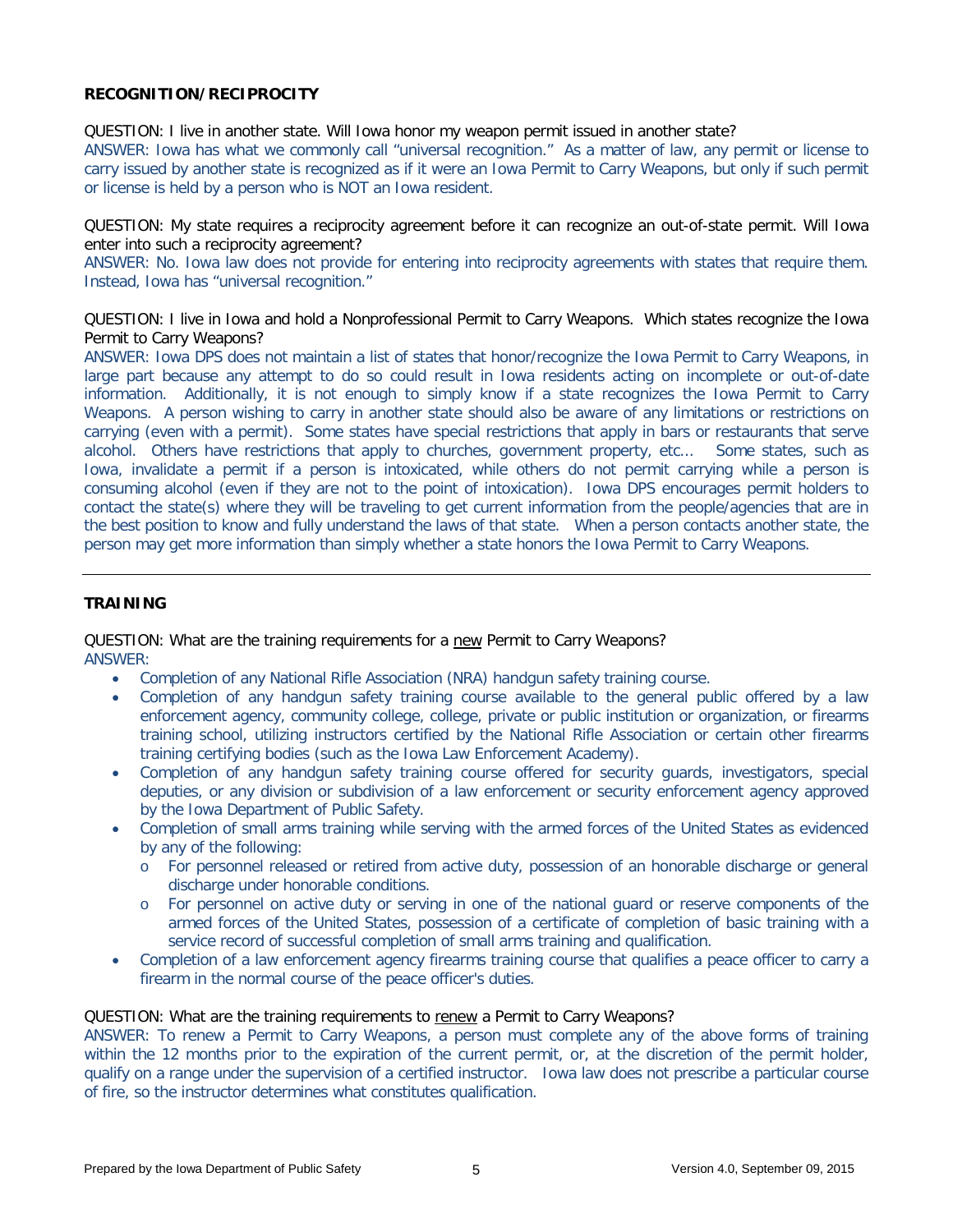QUESTION: Can there be additional training requirements imposed by the Iowa Department of Public Safety or a Sheriff's Office for a new or renewal Permit to Carry Weapons?

ANSWER: An issuing officer cannot impose additional training requirements in excess of those identified in Iowa law.

QUESTION: What documentation of training is acceptable for the application for a new Iowa Permit to Carry Weapons? Can I still use the Iowa firearms safety training program Form WP-0?

ANSWER: As of January 1, 2011, Iowa law no longer authorizes the Iowa Department of Public Safety to publish the Form WP-0. The following documentation will be acceptable:

- A photocopy of a certificate of completion or any similar document indicating completion of any course or class identified above.
- An affidavit from the instructor, school, organization, or group that conducted or taught a course or class identified above attesting to the completion of the course or class by the applicant.
- A photocopy of a DD-214 or other documentation showing honorable or general discharge under honorable conditions from military service.

# **USE OF PERMIT TO CARRY WEAPONS AS A PERMIT TO ACQUIRE A PISTOL OR REVOLVER**

QUESTION: I hold an Iowa Permit to Carry Weapons and want to acquire a handgun. Do I also need to obtain a Permit to Acquire a Pistol or Revolver?

ANSWER: No. In most cases a person acquiring a handgun is required to hold a Permit to Acquire a Pistol or Revolver, but there are exceptions. One such exception is a granted to a person who holds a Permit to Carry Weapons. As such, DPS commonly says that a Permit to Carry Weapons is "recognized" as a Permit to Acquire a Pistol or Revolver as shorthand to describe this exception.

### **DUTY TO CARRY PERMIT**

QUESTION: When I am going armed, do I need to carry my permit on my person, or can law enforcement simply run a check to see if I hold a valid permit?

ANSWER: There is no central database for the Permit to Carry Weapons. As such, a person who goes armed should carry their permit on their person. A person who goes armed with a concealed handgun and who holds a Permit to Carry Weapons, but does not have it on their person, commits a simple misdemeanor.

### **PERIOD OF PERMIT VALIDITY**

QUESTION: How long will my Nonprofessional Permit to Carry Weapons by valid? ANSWER: The Nonprofessional Permit to Carry Weapons is valid for five years, unless suspended or revoked for cause.

# **PERMIT RESTRICTIONS AND PERMIT VALIDITY**

#### QUESTION: Can my permit be restricted?

ANSWER: No. Permits issued after January 1, 2011, are valid statewide except where carrying or possession of a firearm is prohibited by state or federal law. Permits cannot be further restricted by the issuing officer.

QUESTION: I understand that my permit is valid statewide, but are there places or circumstances where my permit is not valid?

ANSWER: A Permit to Carry Weapons is valid statewide, except where carrying or possession of a firearm is prohibited by state or federal law. A simplified list of circumstances and places where a permit may not be valid under state law is as follows:

- During any period of intoxication by alcohol, drugs, or a combination of alcohol and drugs
- K-12 school grounds